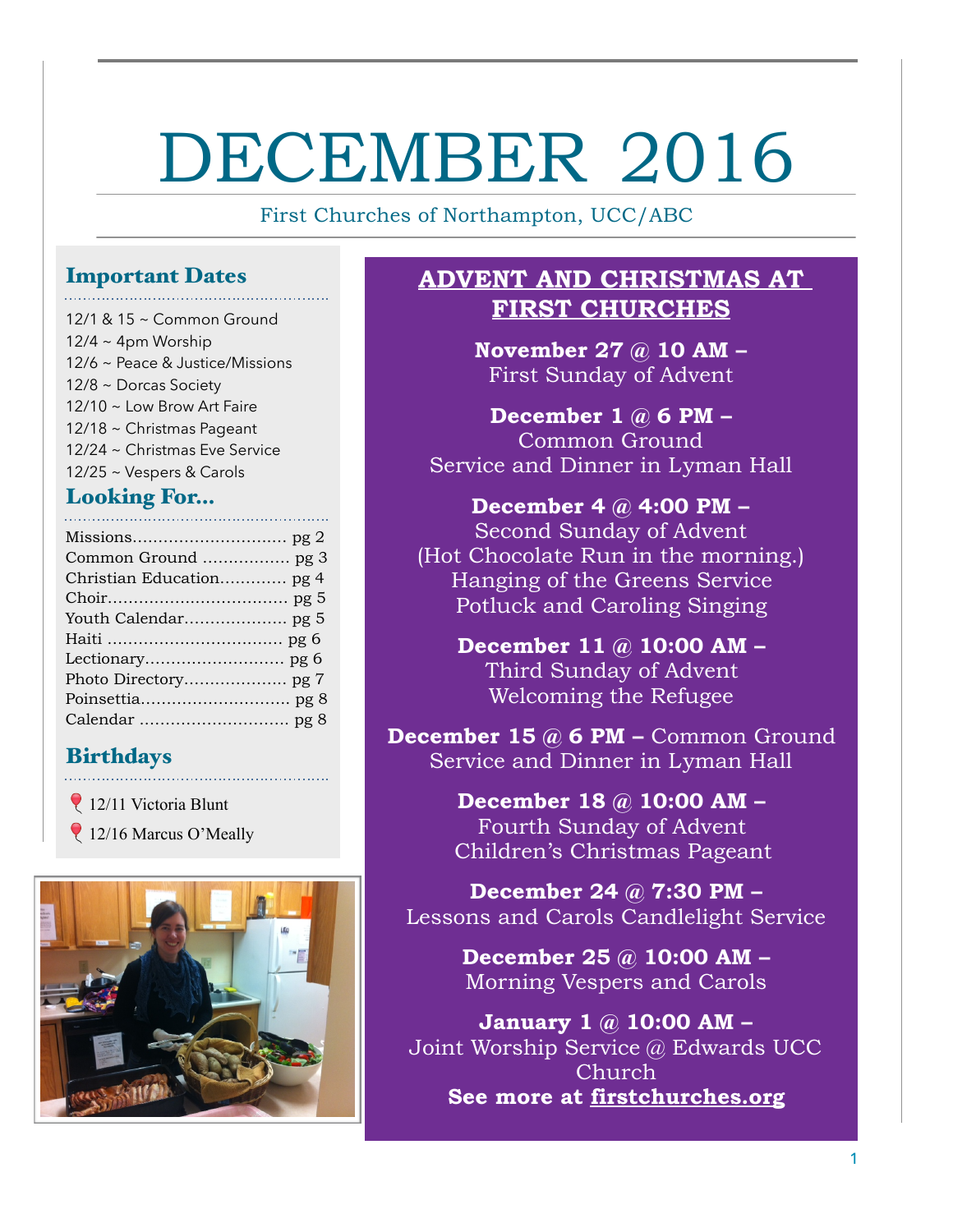# **MISSIONS NOTES**

Please choose a tag December 4 from the tree in Lyman Hall and buy a gift or gift certificate for a foster child at the Treehouse Community in Easthampton. Then add your name in the notebook by the tree, next to the number chosen. Bring this wrapped gift with the tag attached, to the Sanctuary **December 11** when it will be placed beneath the tree there. Your thoughtful gift will help to make one young person so grateful.

The Communion Offering on December 4 will be given to the Interfaith Help Fund.

Every year, we like to give back to retired church leaders through our denominational offerings: the Christmas Fund for the UCC and the Retired Ministers and Missionaries Offering for the ABC. These offerings are greatly appreciated by these friends on fixed incomes and will be taken on December 18. ~ Carol Murphy, on behalf of the Missions Committee

#### **Food Drive Update!**

A huge "Thanks" to everyone who contributed to the First Churches Food Drive on November 20. And a special thank-you to Elaine Wert for collecting food at Michael's House that boosted our donation significantly. The Survival Center weighs donations and ours totaled 90lbs! The plan is to continue with weekly donations so collection baskets will be located at each entrance on Sunday mornings. Check the Church Messenger for regular updates!

# **A SINCERE THANK YOU**

To all of my church family friends, I wish to thank you for the many kind wishes for my 90th birthday. The fabric of my life has been woven into the life of the First Church of Christ in Northampton and now combined with the First Baptist Church. I hope to continue with my participation as long as possible.

Sincerely, Betty McKown

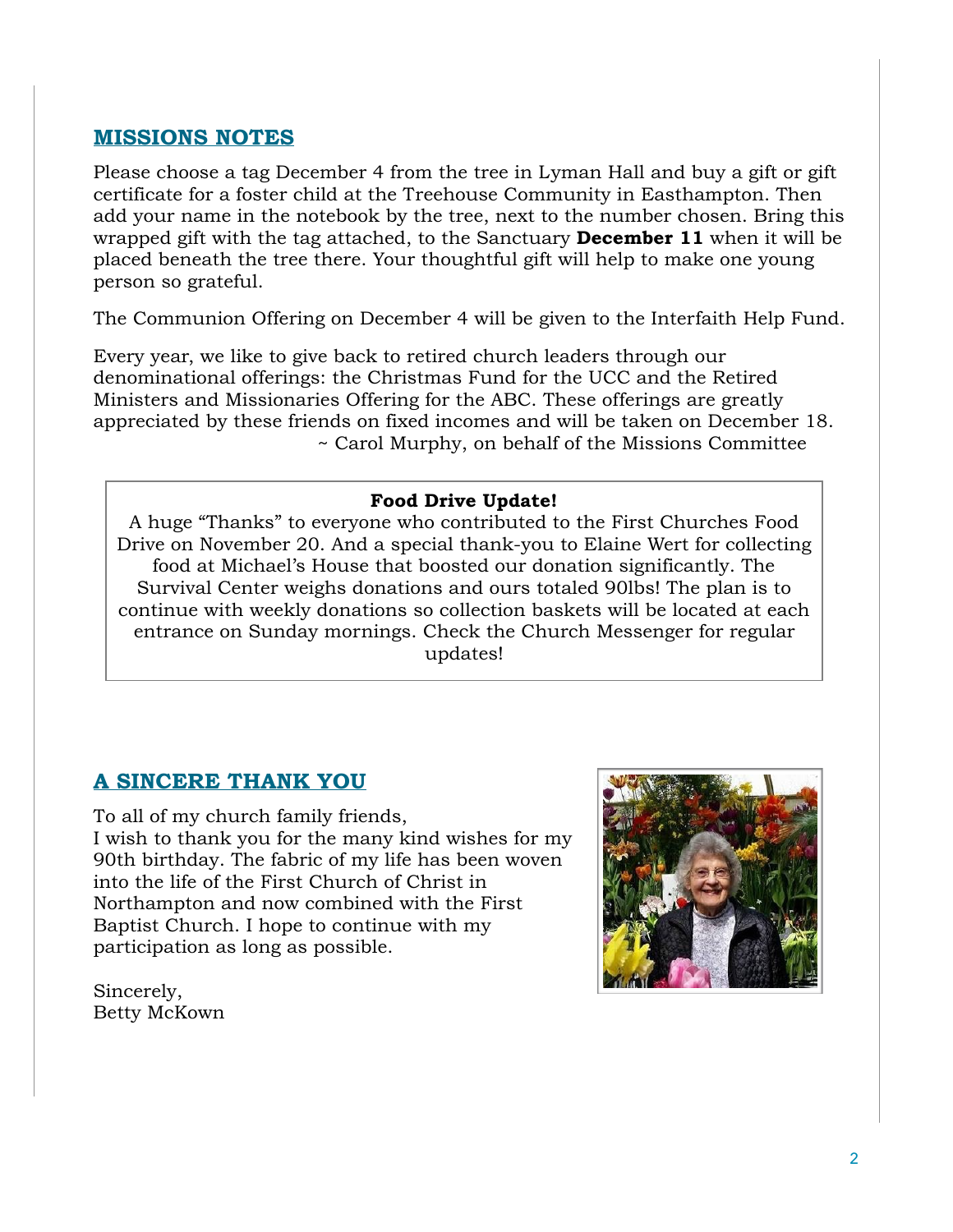# **COMMON GROUND**



"The wolf shall live with the lamb, the leopard shall lie down with the kid, the calf and the lion and the fatling together, and a little child shall lead them....They will not hurt or destroy on all my holy mountain; for the earth will be full of the knowledge of the Lord as the waters cover the sea." Isaiah

11:6-9

# **Advent is upon us a season of waiting, a time of promise, an occasion for hope.**

Come cultivate a peace at Common Ground this December as we work together to usher in the love and light of God's kingdom.

> Join Us at 5:00pm to Cook Join us at 6:00pm to Worship

# **Listen to the Lambs**

On **December 1** we'll focus on Isaiah's radical vision of a peaceable kingdom. In a world where marginalized people are feeling more vulnerable than ever how can we possibly get from here to there? Before we wrestle with how to tame the wolves and lions, let's first talk about how to listen to the lambs.

#### **Where the Light Breaks in**

Life doesn't always work out the way we hope, but God can find a way to work through us and around us no matter what. On **December 15th** we'll take a closer look at Jesus' genealogy in Matthew - one of the most curious and subversive texts in all of scripture - and share about the dark and broken places in our lives where we see God's light breaking through.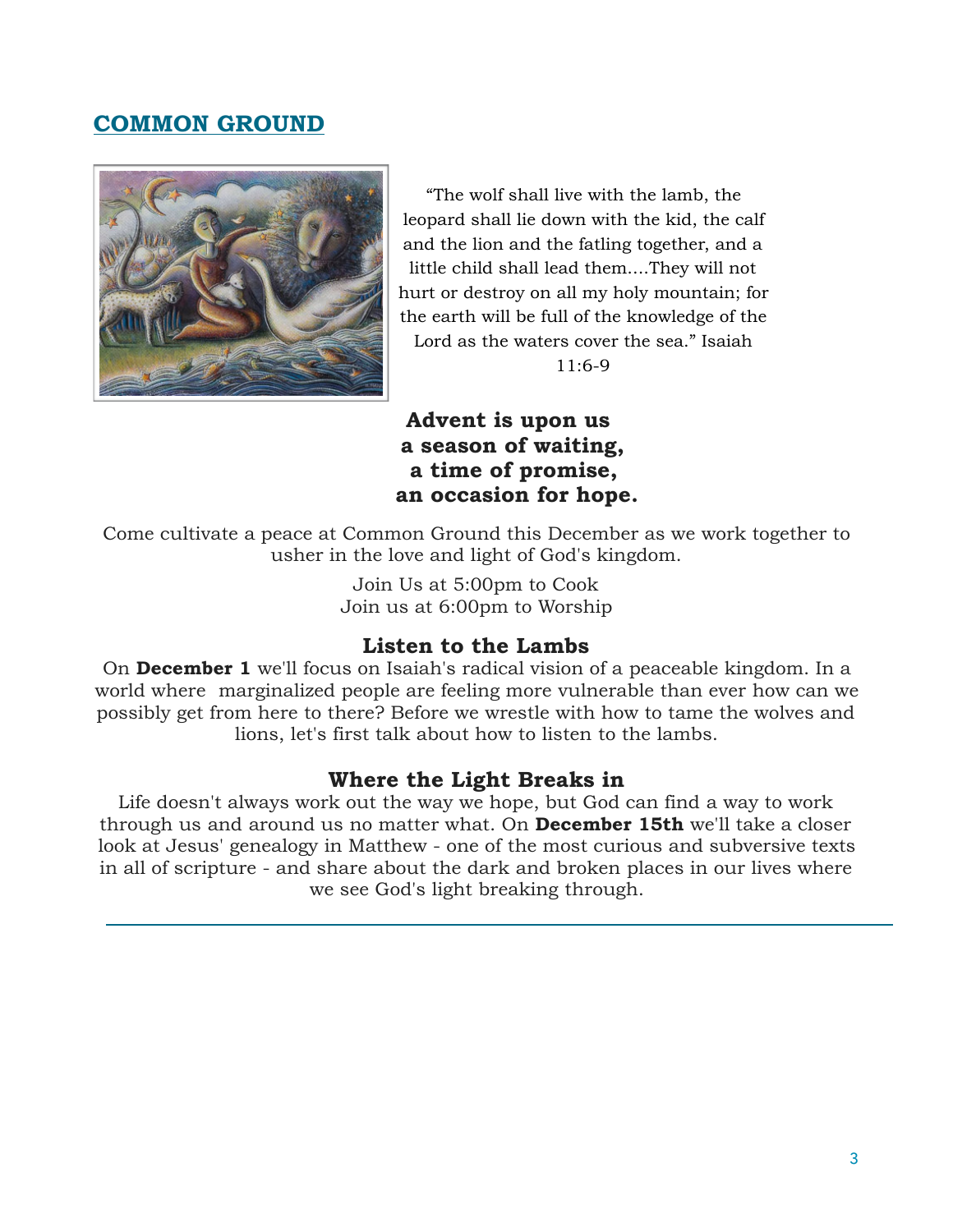#### **CHILDREN AND YOUTH MINISTRY It's the Most Wonderful Time of the Year!**

At least it is if you are a child, and here at First Churches we want to do all we can to ground the magic of this season in the stories of our faith. We hope you will join us throughout Advent as we prepare to celebrate the birth of Jesus and explore how we can bring hope, peace, joy and love to all the earth.

Please note our **worship** service on Sunday **December 4**, is at **4:00pm** due to the Hot Chocolate Run. This special intergenerational service will feature the hanging of the greens, a short sermon by Pastor Sarah, and communion, to be followed by an all church pot-luck dinner. **The Confirmands** will make a short presentation about their retreat during the

*Be the Change* moment and help serve communion.

On Sunday, December 11<sup>th</sup> we'll spend some time during Sunday School choosing parts and costumes for our **Christmas Pageant** on **December 18th**. There is no rehearsal needed for our pageant and there will be a part for everyone. We'll need some kids to come as angels and animals the more exotic the animal the better - so any costumes you can pull together at home for these parts would be great.

And parents and older teens, I'm looking for some strong intrepid souls to work the giant puppets. Please let me know if you're game.

May God bless you and your little ones with hearts open to all the gifts of this season,

Pastor Sarah

#### **First Churches' Annual Christmas Fair**

A big thank you to all the kids who worked so hard to make ornaments for the church fair. We raised well over \$300 to help Heifer provide clean water for a community in need. Thank you to Janet, Sara, Anna, and Stacey for working with the children. Thank you to Janet, Lora, Phoebe, Alice, Kathy, and Chloe for working at the kid's table during the fair. And a huge thank you to Rachel Chapman who taught us all how to felt ornaments, make God's eyes, and wooly sheep.

#### **Confirmation**

It was an absolute joy to accompany 6 of our confirmands to Silver Lake for a confirmation retreat. Our kids are amazing people and I was really proud of them all for their courage and open hearts. Over the weekend we explored the 6 core values of faith in the U.C.C. :

> We listen for a still speaking God. We are one at baptism and the table. We belong to Christ. We are people of Covenant, united and uniting. We are people of God's extravagant welcome. We thank God by working for a just and loving world.

We'll reflect this Sunday on all we learned and make a presentation to the congregation at our vespers service on Sunday December 4, at 4:00pm.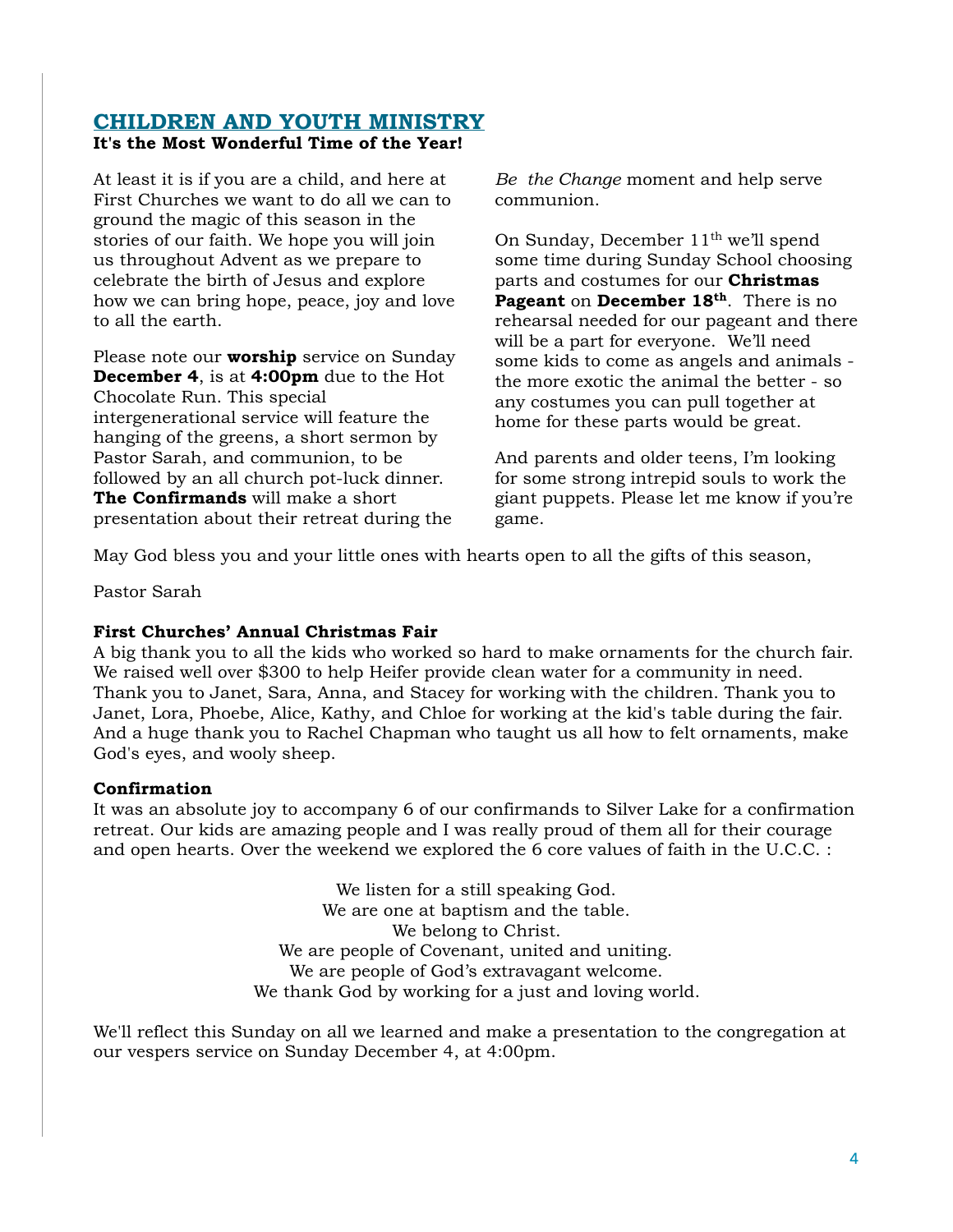#### **FROM THE CHOIR LOFT**

The Advent and Christmas seasons are probably the richest musical time of the year. We all know carols that have special meaning for us, songs that help us recall childhood memories or take us back to a particular time or place. And there are so many beautiful melodies that it is almost impossible to pick one favorite!

On Christmas Eve the choir will be singing two carols that are especially meaningful to me: "Born in the Night, Mary's Child" and "Jesus, Jesus, Rest Your Head."

"Born in the Night" was introduced to this church by my friend and colleague, Janet Dahlberg. It was already beloved by both the choir and the congregation when we came here with the Baptist church in 1988. Janet had set the hymn for choir and a soloist--it was one of the anthems we sang at her memorial service in June.

The original setting was by Geoffrey Ainger, a minister in southeast London, and was written in 1964 to accompany a Christmas play presented by the youth of his church. He wrote both the text and the melody. The hymn is unusual because it includes references to both the crucifixion of Jesus and the second coming.

I decided to use the music again this Christmas but in a different setting. We will be singing an arrangement by Hal H. Hopson that he has performed with his church choir for many years, but has just recently published. Janet and I met Mr. Hopson several times when he came to give workshops in Southampton during the 1990's, so I'm sure she would be happy that we have found yet another way to enjoy a song that she loved.

"Jesus, Jesus, Rest Your Head" brings with it memories of Peggy Anderson since it was included in a well-used copy of songs by John Jacob Niles that she gave me several years ago. (Continued….)

#### **YOUTH CALENDAR December 4**

Sunday Worship will be at 4:00 pm Vespers and Hanging of the Greens followed by an all church potluck. Confirmands will help Pastor Sarah lead the service.

#### **December 18**

No Rehearsal Christmas Pageant Come by 9:45 to claim a costume

#### **December 24**

Christmas Eve Candlelight Service of Lessons and Carols 7:00pm

#### **December 25**

All church breakfast and carol sing No Nursery Care or Sunday School. 9:30-11:00

#### **January 1**

We will join Edwards Church at their building for a New Year's Day worship service. No Nursery Care or Sunday School. 10:00

#### **January 13**

Teen Overnight at First Churches 8pm-8am

**March 3-5** Youth Lent Retreat in Craigville, MA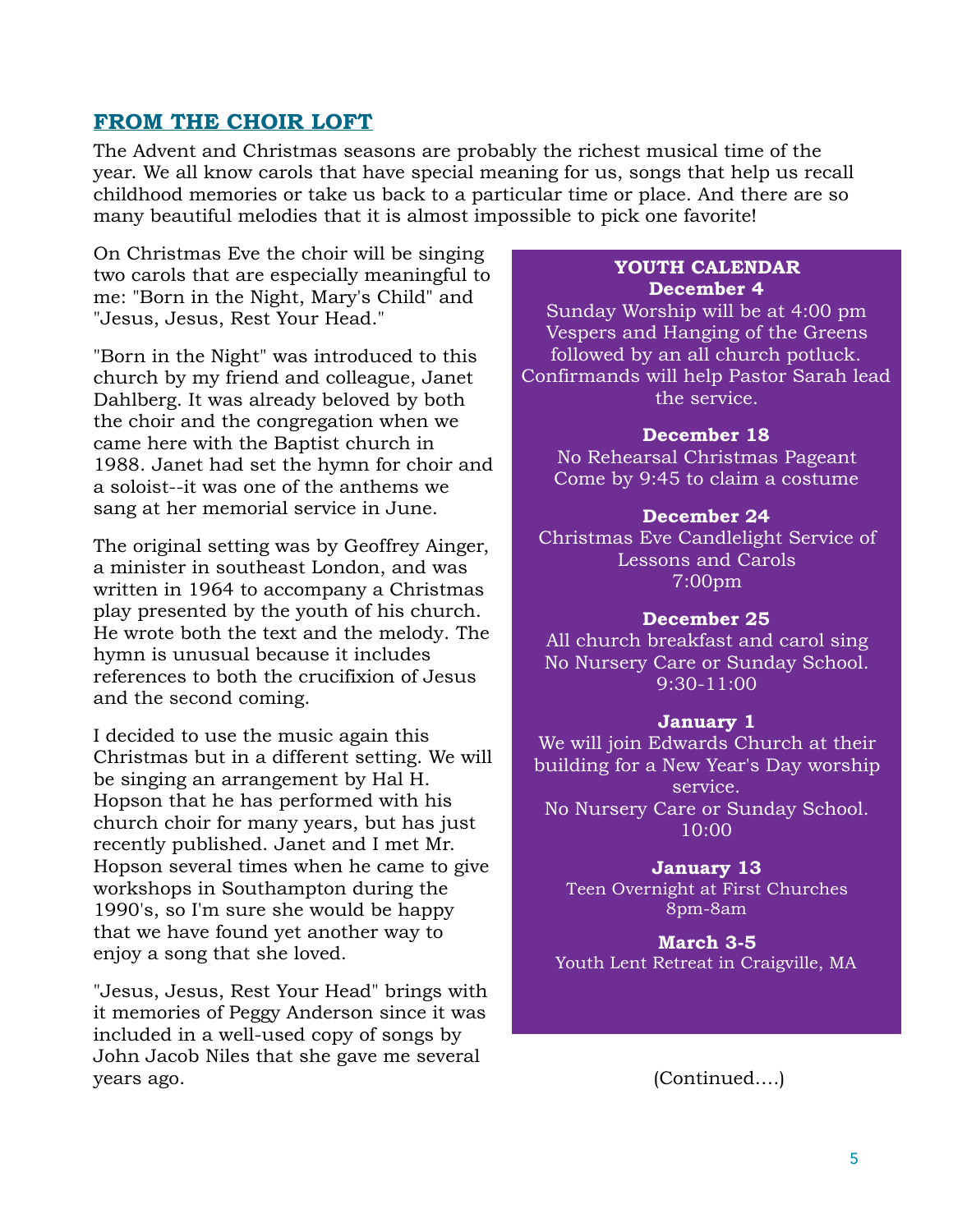John Jacob Niles (1892-1980) was an American composer and collector of folk music. It is generally believed that he discovered this melody during his travels through southern Appalachia in the early part of the 20th century and that he added his own touches to create the carol we know today. "Jesus, Jesus, rest your head; you have got a manger bed. All the gentlefolk on earth rest in feathers at their birth. Jesus, Jesus, rest your head; you have got a manger bed." The Bell Choir will also be playing an arrangement of this carol on Christmas Eve.

Finally, we invite anyone and everyone to join us for caroling on the front steps on December 17 at 3:00 pm. Come to sing, or just enjoy the merriment, we would love to have you.

We hope you will all carry a song in your heart this Christmas season! ~ Dana Pasquale, Minister Of Music

# **HAITI**

Have you been thinking about going to Haiti and meeting our CONASPEH partners? If so, consider joining a group that will be traveling to Port-au-Prince February 12-17, 2016. Whatever your talent or interest, ways will be found to share it with the students (preK - 13, nursing & seminary) and staff at CONASPEH. There will be time to do some sightseeing and to be transformed by the mystery and wonder of Haiti. If you are like others who have gone before you, you will return a changed person, likely much wiser and more appreciative. Interested persons should contact David Entin, Judy Sherman, Heidi Rademacher or Pauline Bassett.

# **DECEMBER LECTIONARY**

12/4 ~ Isa 11:1-10 Ps 72:1-7, 18-19. Rom 12:4-13, Matt 3:1-12 12/11 ~ Isa 35:1-10 Ps 146:5-10 or Luke 1:47-55. James 5:7-10, Matt 11:2-11 12/18 ~ Isa 7:10-16 Ps 80:1-7, 17-19 Rom1:1-7, Matt 1:18-25 12/25 ~ Isa 9:2-7 Ps 96, Titus 2:11-14, Luke 2:1-14 (15-20)

Join us any Monday at Noon for Bible Study. We gather in the Parlor to discuss the week's lectionary. Bring a lunch, Bibles provided. All are welcome.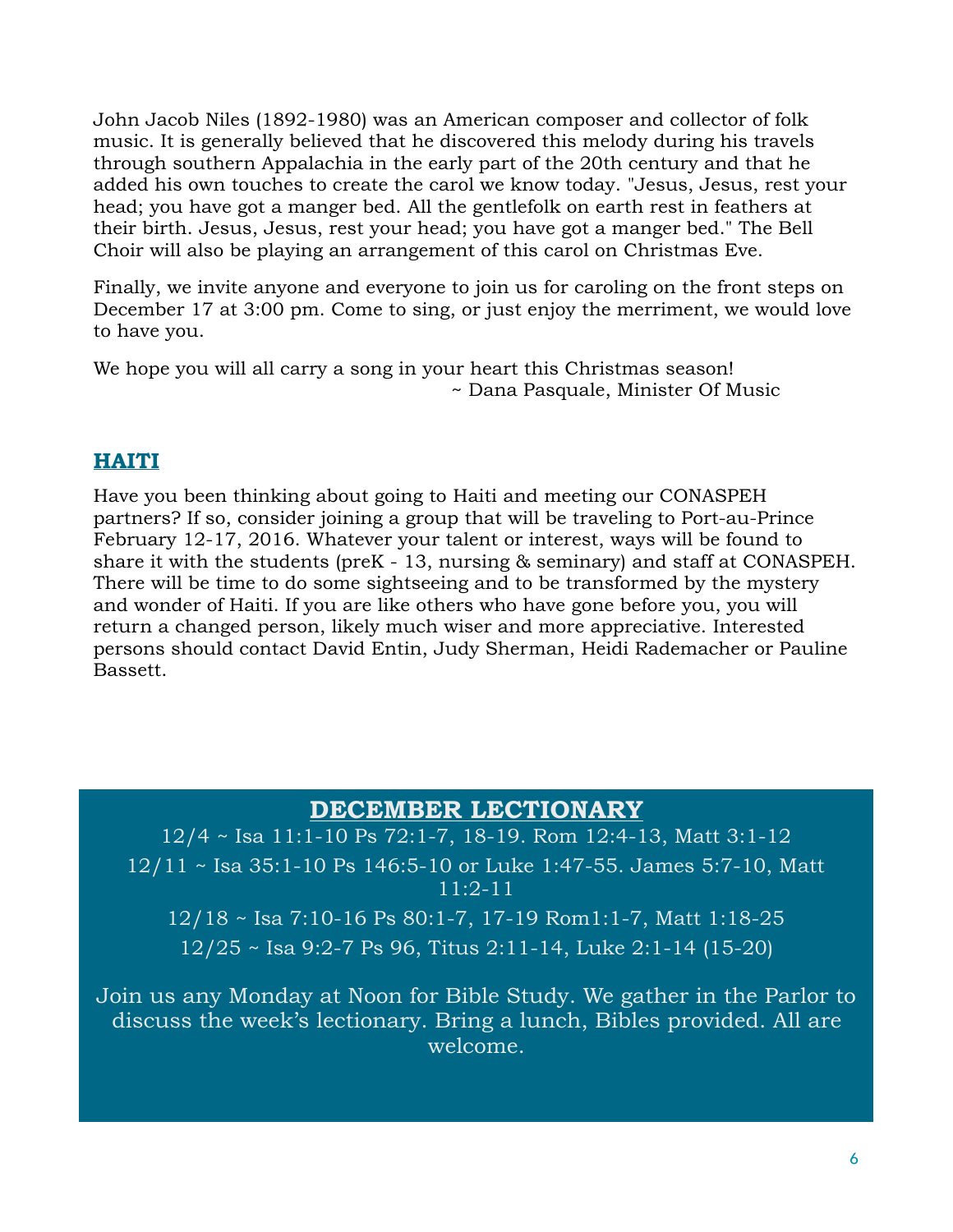# **ONLINE PHOTO DIRECTORY**

We are launching a new online member directory. It is safe, secure and accessible. Everyone will have the option of uploading a photo of your choosing, (no photo sessions), or we would be happy to help add a photo. "There is an app for that…", with clickable links to dial or text someone directly. Perhaps the greatest feature is that you are able to edit your own information. I have already added a photo of myself and my family. You can provide as much or little as you like, and you don't have to wait for the Administrator to update your information if it happens to change. The initial information has been added, and you will be send a letter from the company with member specific credentials. Please expect an email from them. If you would like any assistance with any piece of this directory, please feel free to call the church office for more detailed information.

If you would like to opt out, please feel free to call or email the church office to give notice to what information you would like included.

Thank you,

Vanessa Keillor, Church Administrator

#### **+ + +**

In the spirit if joy and thanksgiving we announce the ordination to ministry of

# **Yohah Ralph**

by the Hampshire Association of the Massachusetts Conference of the United Church of Christ **Sunday, December 18th, 2016 at 6:30 PM** 

**+ + +** 

#### at the

#### **Haydenville Congregational Church 143 Main St. Haydenville, MA 01039**

**+ + +**

You're invited to bring bells, maracas, or a tambourine to join in the processional and recessional music, and any outbursts of joy!

> A reception in the church hall will follow. All are welcome!